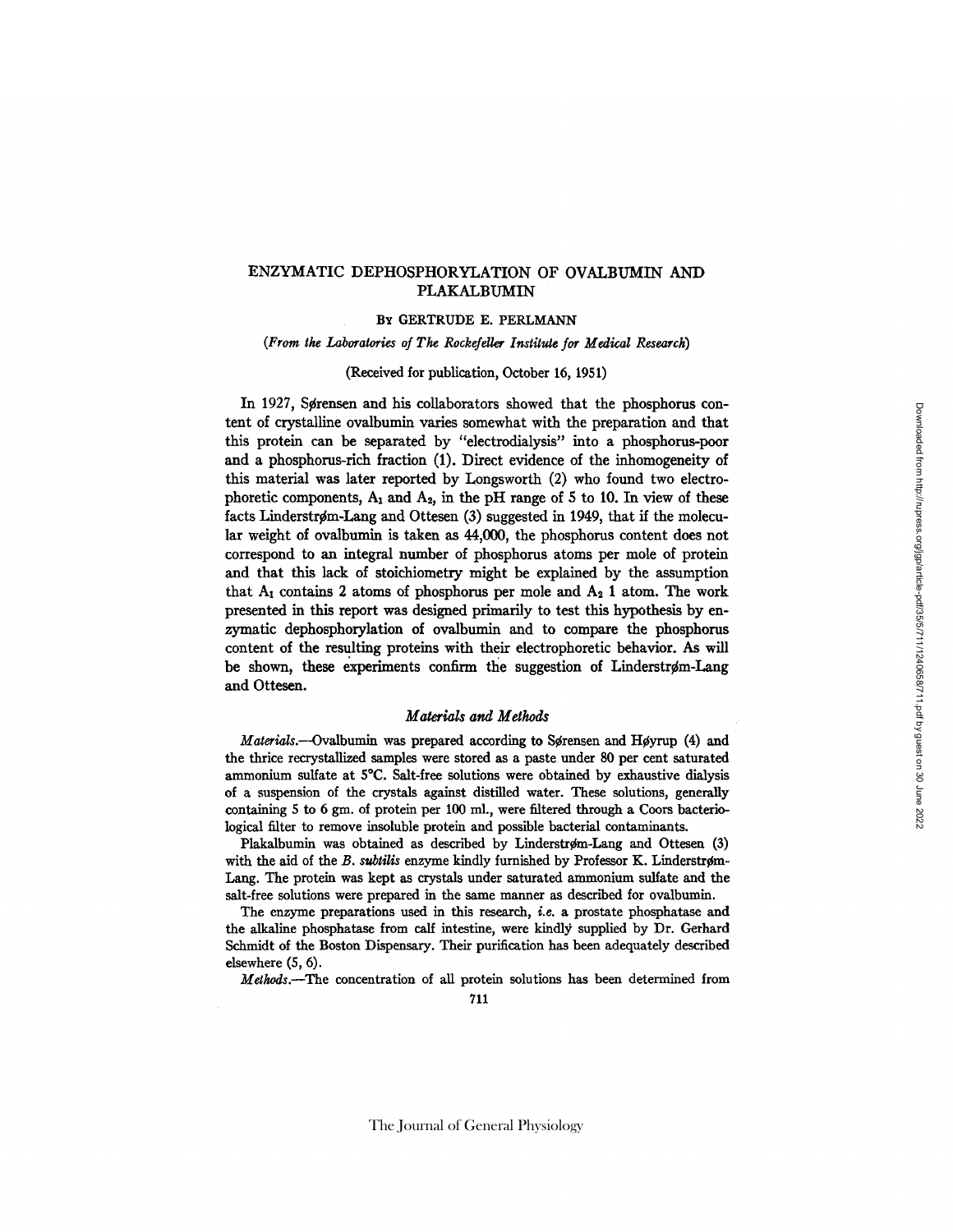nitrogen analysis by the Pregl micro Kjeldahl method and the factor of 6.36 was used for the conversion of these measurements to a dry weight basis (4, 7).

The phosphorus content was measured according to Lohmann and Jendrasslk (8). Preliminary to the estimation of non-protein nitrogen and of inorganic phosphate released by the enzymatic action, the protein solutions were mixed with an equal volume of 20 per cent trichloroacetic acid. The protein precipitate was then separated by centrifugation and aliquots of the supernatant were used for analysis.

*Electrophoresis.--The* electrophoretic experiments were done in a single section cell of Ii.0 ml. capacity at 0.5°C. in the apparatus described by Longsworth (9). Unless noted otherwise, a protein concentration of 1 per cent was chosen for these experiments, and prior to electrophoresis, the protein solutions were dialyzed for 2 to 3 days against liberal portions of the appropriate buffer. The concentrations of the electrophoreticalIy separable components were calculated from the pianimetric measurements of enlarged tracings. In the allocation of the area to each peak the method suggested by Pedersen (10) was used. The mobilities were then computed from the descending patterns, the boundary position being taken as that of the bisecting ordinate of the refractive index gradient curve, and refer to 0°C.

*Enzymatic Experiments.--AlI* dephosphorylation experiments were carried out in salt-free protein solutions which had been adjusted to the desired pH by the addition of a few drops of sodium hydroxide. Unless otherwise stated, prostate, or intestinal phosphatase, in concentrations of 0.2 per cent of the total protein was added and the mixture incubated at 37°C. for various lengths of time. A 5.0 ml. sample of the mixture was then deproteinized with an equal volume of 20 per cent trichloroacetic acid and after removal of the protein precipitate the inorganic phosphate and non-protein nitrogen determined. A second aliquot was diluted to 1 per cent with a sodium phosphate buffer of pH 6.8 and 0.1 ionic strength and analyzed electrophoretieally. Since the presence of inorganic phosphate at this concentration completely inhibits the activity of the enzyme, the use of this buffer solvent in the electrophoretic analysis afforded a convenient means for stopping the dephosphorylation process.

## **RESULTS**

The ovalbumin preparations used in this study are characterized by a marked constancy in the electrophoretic composition and in the phosphorus content. Thus, the patterns shown in Fig. 1, obtained after electrophoresis of a 1 per cent ovalbumin solution in a 0.1 ionic strength sodium phosphate buffer of pH 6.8 at a potential gradient of 6.2 volts per cm., are representative examples. In this buffer the  $A_1$  component of all preparations investigated has a mobility of  $-5.9 \times 10^{-6}$  cm.<sup>2</sup> sec.<sup>-1</sup> volt<sup>-1</sup> and accounts for 80 to 85 per cent of the total protein, whereas A<sub>2</sub>, with a mobility of  $-4.9 \times 10^{-5}$  $cm<sup>2</sup> sec<sup>-1</sup>$  volt<sup>-1</sup> is present as 15 to 20 per cent. Occasionally, a small amount of a still slower moving component, As, is noticeable in the electrophoretic patterns. The phosphorus content of these preparations was found to be 8.0 to 8.2 mg. per gm. of protein nitrogen which corresponds to  $1.8<sub>0</sub>$  to  $1.8<sub>5</sub>$  atoms per mole.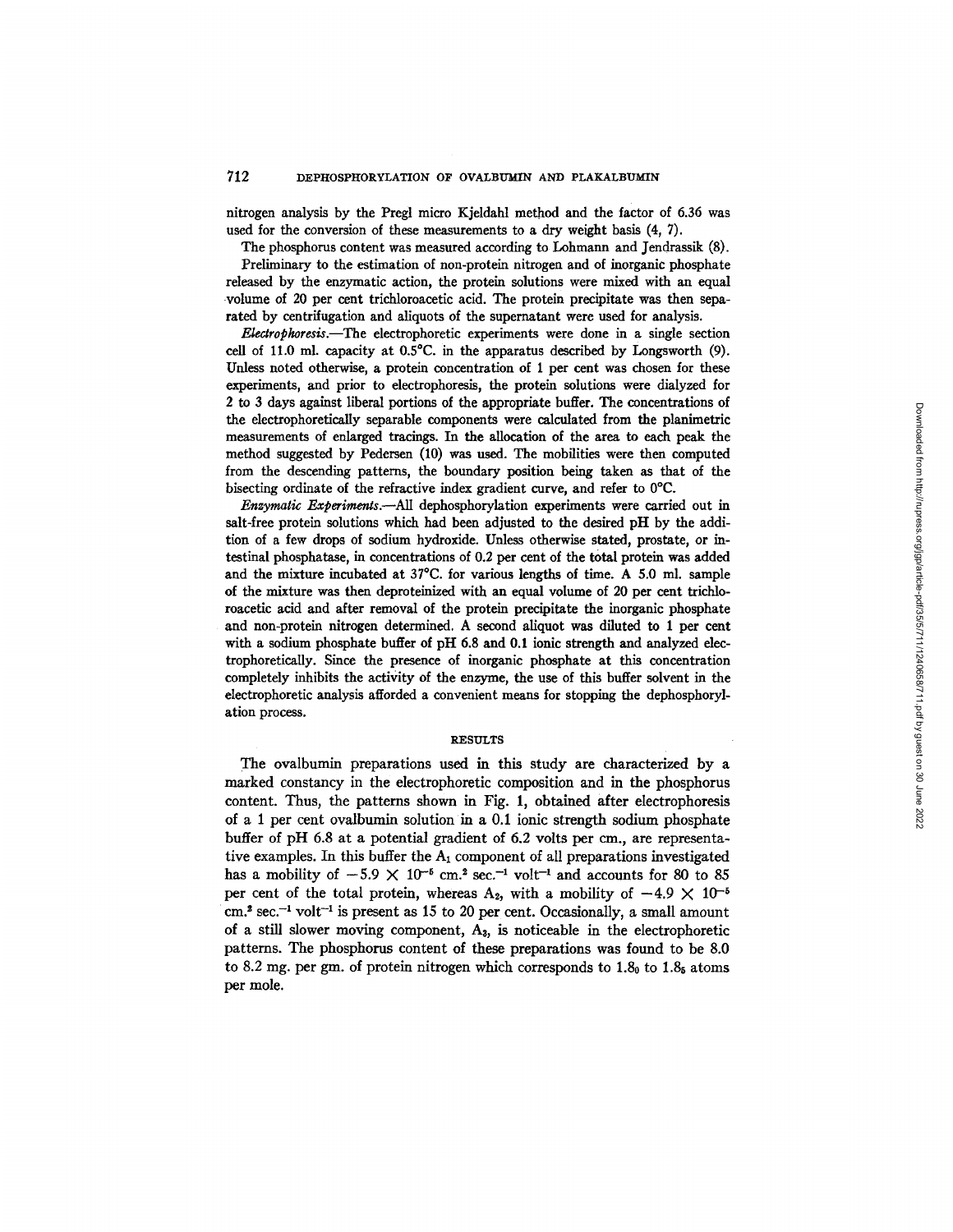If such preparations are stored as a paste under saturated ammonium sulfate at 3°C. for as long as 8 to 10 years, no change in the electrophoretic composition occurs and the phosphorus content remains constant. Likewise, if bacterial contamination of a salt-free isoelectric ovalbumin solution is prevented by filtration through a bacteriological filter, it can be kept unaltered with respect to its electrophoretic behavior and the phosphorus both at 3 and 37°C. At the higher temperature, however, marked surface denaturation occurs after several months.

In the patterns shown in Fig. 1, the  $A_1$  component represents 85 per cent of the total protein and  $A_2$  15 per cent. Assuming that  $A_1$  contains 2 atoms of phosphorus and  $A_2$  1 atom, the phosphorus content computed from the electrophoretic composition is  $2 \times 0.85 + 0.15 = 1.8$ . This is in good agreement with the chemically determined value of  $1.8<sub>2</sub>$ , and thus affords a confirmation



**FIG. 1. Electrophoretic patterns of a 1 per cent ovalbumin solution in sodium phosphate buffer of pH 6.8 and ionic strength 0.1 after electrophoresis for 12,600 seconds at 6.2 volts per cm.** 

of the suggestion of Linderstrøm-Lang and Ottesen concerning the phosphorns content of ovalbumin (3).

Work on a direct test of this hypothesis, namely a study of the phosphorus content of purified  $A_1$  and  $A_2$  proved difficult. The similarity of the solubilities of these proteins has thus far prevented a fractionation by conventional chemical methods. However, a small amount of pure  $A_1$  was separated electrophoretically in 0.1 N sodium bicarbonate as solvent and had a phosphorus content of 8.94 mg. per gm. of protein nitrogen, corresponding accurately to 2 atoms of phosphorus per mole. Because of the spreading of the descending boundaries, preparation of pure  $A_2$  in this manner is not practicable. Consequently, the preparation of  $A_2$  and also of  $A_3$  by enzymatic dephosphorylation of ovalbumin was undertaken.

*The Enzyme Reaction.*---A prerequisite in the selection of the enzymes for this work is that the dephosphorylation process should not be accompanied by any other enzymatic reactions that might result from the presence of small amounts of impurities in even highly purified phosphatase preparations; in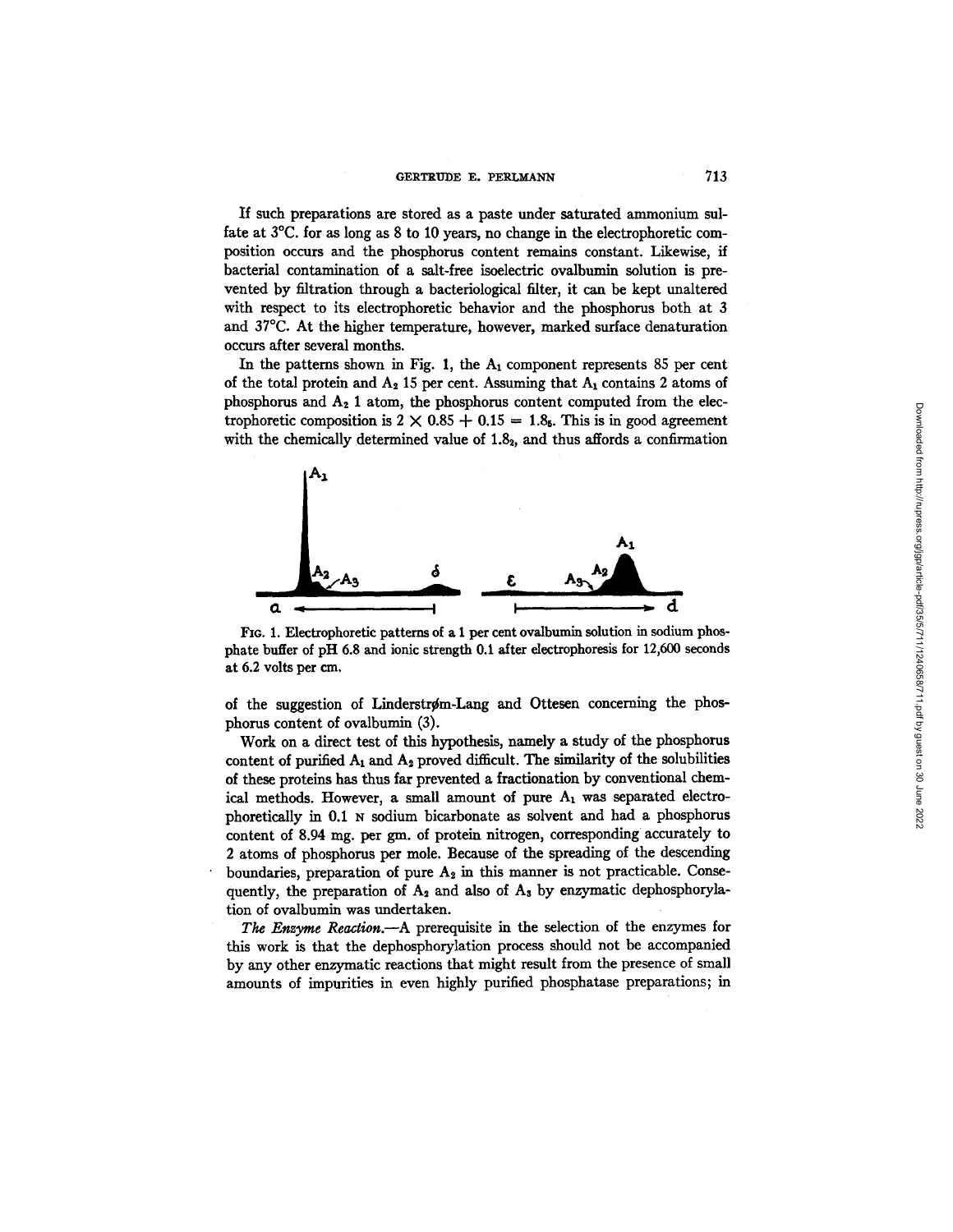particular, an extensive proteolysis has to be excluded. These considerations led to the choice of the prostate phosphatase active at pH 5.3 and the enzyme from calf intestine whose pH optimum has been reported to be at pH 9.0.

Thus far, it had not been possible to dephosphorylate phosphoproteins, such as casein (5), with these enzymes. However, they act readily on ovalbumin (11). The presence of buffer ions, *e.g.* acetate in the case of the prostate enzyme, has an inhibitory effect on the dephosphorylation process. The results listed in Table I illustrate clearly that the activity of the enzyme is reduced if acetate is added to the system and that this effect is dependent on the concentration of this ion. Similarly diethylbarbiturate inhibits slightly the dephosphorylation of ovalbumin with the intestinal phosphatase. Therefore, all experiments were carried out in salt-free solutions as described under Methods, advantage being taken of the buffer action of the protein.

|--|--|

Influence of Acetate Ions on the Dephosphorylation of Ovalbumin with Prostate Phosphatase Each reaction mixture contained  $48.2$  mg. ovalbumin,  $50 \mu$ g. prostate phosphatase, and **sodium** acetate buffer of pH 5.35. Incubation was carried out at 37°C. for 90 minutes.

| Experiment No. | Final concentration<br>of acetate<br>$^{\left( 2\right) }$ | Phosphorus liberated<br>(3) | Inhibition<br>$_{(4)}$ |  |
|----------------|------------------------------------------------------------|-----------------------------|------------------------|--|
|                | molar                                                      | μg.                         | per cent               |  |
|                | None                                                       | 22.2                        | None                   |  |
|                | 0.06                                                       | 14.7                        | 33.8                   |  |
|                | 0.12                                                       | 11.8                        | 46.9                   |  |
|                | 0.26                                                       | 8.1                         | 63.5                   |  |

*Depkospkorylation of Ovalbumin witk Prostate Pkospkatase.--As* is shown in Fig. 2, in which the amount of phosphorus liberated in a given time interval is plotted as ordinate against the pH as abscissa, the prostate phosphatase dephosphorylates ovalbumin in the pH range of 4.6 to 6.6. However, dephosphorylation stops after about 46 per cent of the total phosphorus has been set free. Addition of fresh enzyme does not alter this result, thus excluding an inactivation or inhibition of the enzyme. In an ovalbumin preparation consisting of 85 per cent  $A_1$ , each of the 2 phosphorus atoms per mole of this component represents 46 per cent  $[= 100 \times 85/(2 \times 85 + 15)]$  of the total phosphorus. Therefore, the liberation of this amount suggests that the prostare phosphatase attacks only one of the two phosphate groups of the ovalbumin component,  $A_1$ , thus transforming it into a protein with 1 phosphorus per mole and with an electrophoretic mobility similar to the  $A<sub>2</sub>$  component of the starting material. That this is the actual case is borne out by the results of a typical experiment summarized in Fig. 3, in which ovalbumin was exposed to the prostate enzyme for various times.

From the electrophoretic patterns shown in column 1 of Fig. 3, it is ap-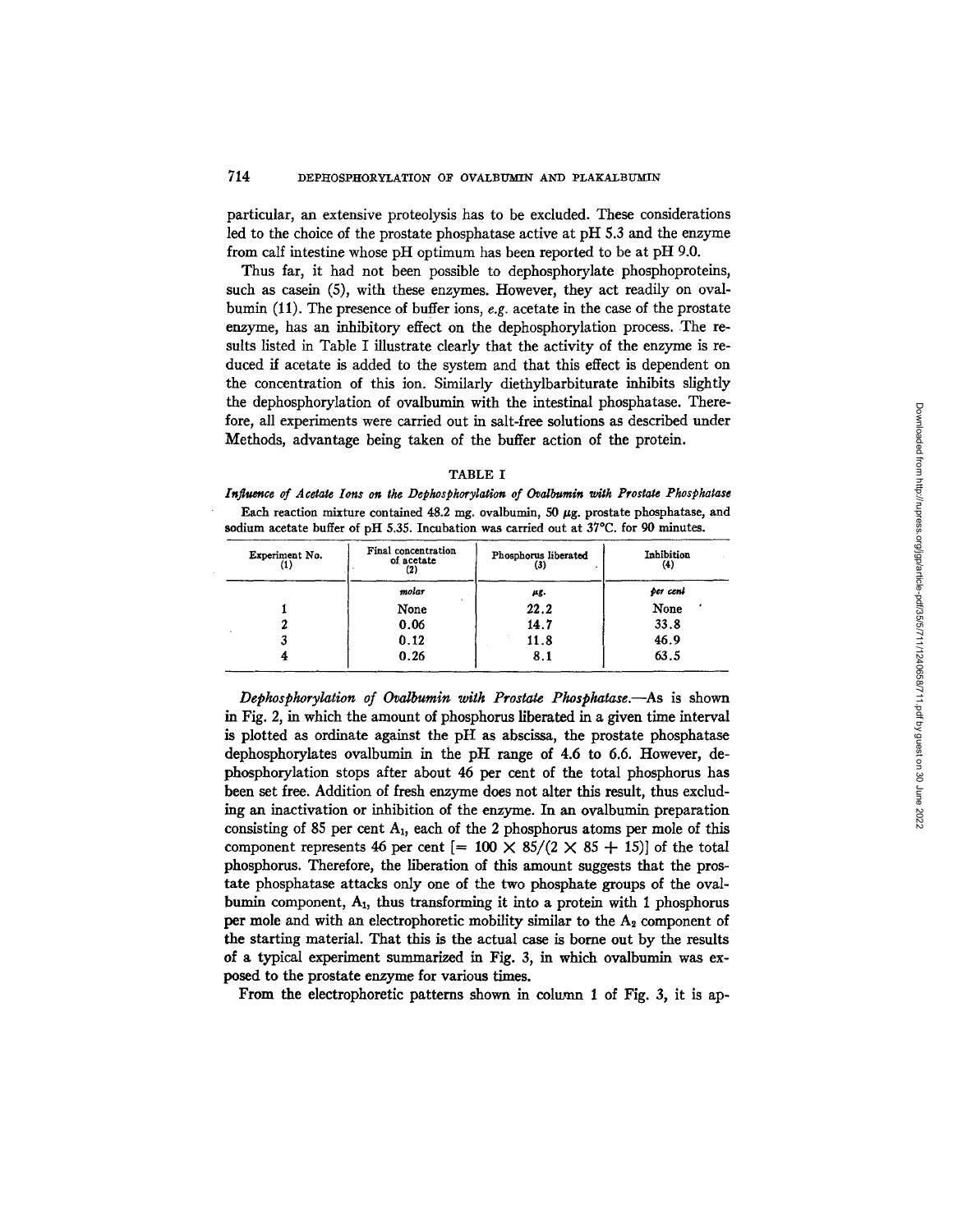

FIG. 2. Dephosphorylation of ovalbumin with prostate phosphatase as function of pH. Each reaction mixture contained 46 mg. ovalbumin and 0.1 mg. enzyme. Incubation was carried out at 37°C. for 5 hours.

|             | Time<br>in hours | Electrophoretic<br>composition                               | Atoms phosphorus<br>per mole protein |                  |
|-------------|------------------|--------------------------------------------------------------|--------------------------------------|------------------|
| Α,          |                  |                                                              | Computed                             | Observed         |
| $A_2$ $A_3$ | $\mathbf o$      | 85% A <sub>1</sub><br>$14\% A_2$<br>trace A <sub>3</sub>     | $1.8_{4}$                            | 1.8 <sub>2</sub> |
|             | $\frac{1}{2}$    | 58% A <sub>1</sub><br>$40\%$ A <sub>2</sub><br>$trace$ $A_3$ | 1.5 <sub>6</sub>                     | $1.48$           |
|             | $\frac{3}{4}$    | $47% A_1$<br>49% A2<br>$4\%$ A <sub>3</sub>                  | 1.4 <sub>3</sub>                     | 1.3 <sub>5</sub> |
|             | $1\frac{3}{4}$   | $36\% A_1$<br>$58\%~A_2$<br>$6% A_3$                         | 1.3 <sub>0</sub>                     | 1.2 <sub>O</sub> |
| A,<br>A,    | 7                | 94% A <sub>2</sub><br>$6\% A_3$                              | $0.9_{4}$                            | 0.9 <sub>7</sub> |

FIG. 3. Dephosphorylation of ovalbumin with prostate phosphatase as function of time.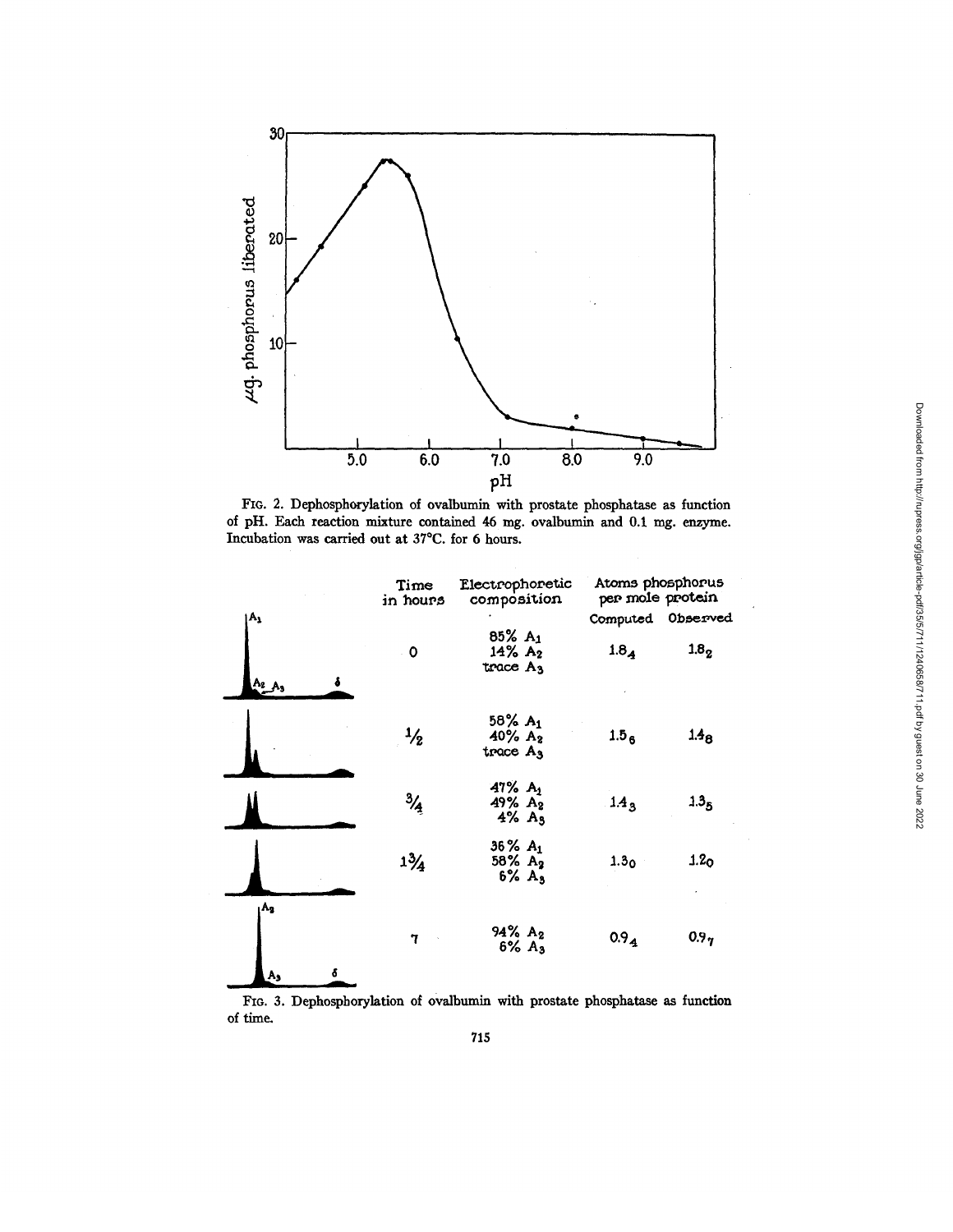# 716 DEPHOSPHORYLATION OF OVALBUMIN AND PLAKALBUMIN

parent that the  $A_2$  component progressively increases at the expense of  $A_1$ as the enzyme reaction proceeds. Simultaneously, the protein phosphorus of each sample, a value derived from the difference between the total and inorganic phosphorus, decreases. If the phosphorus content is then computed from the electrophoretic composition of each mixture, (column 3), in the manner indicated above, the agreement between the chemically determined values, (column 5), and those derived from the electrophoretic analyses is excellent. After 7 hours  $A_1$  has been converted into a protein with an electro-



Downloaded from http://rupress.org/jgp/article-pdf/35/5/711/1240658/711.pdf by guest on 30 June 2022 Downloaded from http://rupress.org/jgp/article-pdf/35/5/711/1240658/711.pdf by guest on 30 June 2022

FIG. 4. Dephosphorylation of ovalbumin with intestinal phosphatase as function of time. Each reaction mixture contained 46 mg. ovalbumin and 0.06 mg. enzyme. Incubation was carried out at 37°C. for 6 hours.

phoretic behavior similar to that of the  $A_2$  component of the starting material and which contains 1 atom of phosphorus per mole of protein. Exposure to the enzyme for 24 or 48 hours did not alter the result. Moreover, the absence of non-protein nitrogen in the trichloroacetic acid filtrate shows that this transformation involves only the removal of one phosphate group from A1 and thus represents a highly specific reaction.

*Dephosphorylation of Ovalbumin with the Intestinal Phosphatase.*--In an attempt to obtain complete dephosphorylation of ovalbumin the intestinal enzyme was then tested; but as is shown in Fig. 4, this reaction is characterized by a greater complexity.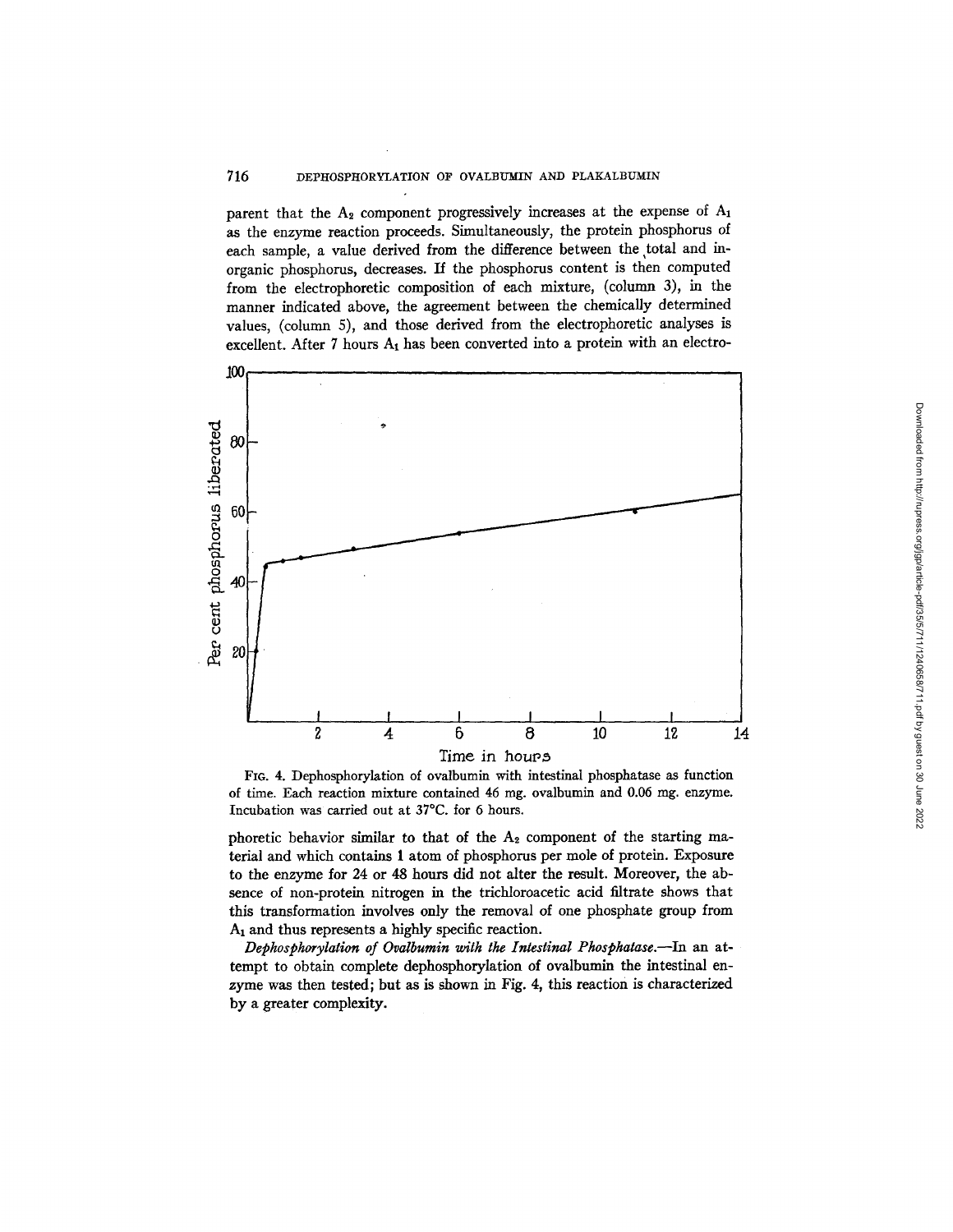In the first attempt to obtain phosphorus-free ovalbumin, intestinal phosphatase was added to a salt-free ovalbumin solution of pH 9.0. As illustrated in Fig. 4, the protein is rapidly dephosphorylated until 46 per cent of the phosphorus is liberated. At this point, electrophoretic analysis reveals that  $A_1$  is again converted into a protein with the electrophoretic properties of  $A_2$ . Dephosphorylation continues but at a much slower rate. This further loss of phosphorus is reflected by the appearance of a new component,  $A_3$ , which in the sodium phosphate buffer of pH 6.8 and 0.1 ionic strength, migrates with a mobility of  $-4.4 \times 10^{-5}$  cm.<sup>2</sup> sec.<sup>-1</sup> volt<sup>-1</sup>. Comparison of the phosphorus analyses of several such mixtures with the electrophoretic patterns indicates that A<sub>3</sub> does not contain phosphorus. Dephosphorylation invariably stopped, however, after 70 to 75 per cent of the phosphorus had been liberated. This is due to the fact that at pH 9.0 and 37°C. a slow but measurable denaturation of the protein occurs that apparently counteracts the dephosphorylation process. The enzyme itself remains active.

In a further search to establish experimental conditions under which this reaction could be carried to completion, it was next observed that although intestinal phosphatase acts on low molecular weight phosphate esters with -O-P- linkages at an alkaline pH only, this enzyme will liberate phosphorus from ovalbumin at pH 5.3 as well as at pH 9.0. As is shown in Fig. 5, two pH maxima exist and under the experimental conditions chosen the amount of phosphorus liberated at pH 5.3 is only slightly smaller than that obtained at the alkaline pH.

Although ovalbumin is stable at pH 5.3 and 37°C., it has been reported that alkaline phosphatases are slowly inactivated at this pH (12). This observation was confirmed, but it also was noted that in the presence of an inert protein, e.g. bovine serum albumin, the loss of activity in a given time is smaller. The stabilizing effect on the enzyme by such a protein may explain why a complete dephosphorylation of ovalbumin is obtained if the pH of the reaction mixture is controlled by the buffer action of the protein.

This observation led to the following procedure for the preparation of phosphorus-free ovalbumin,  $A_3$ : Ovalbumin is dephosphorylated to the phosphorus-poor protein,  $A_2$ , with the prostate phosphatase and crystallized from ammonium sulfate. Subsequently, a salt-free solution of this protein is incubated with the intestinal enzyme at pH 5.3. Even in this salt-free solution a slow inactivation of the enzyme occurs, and a relatively high phosphatase concentration of I per cent of the total protein was necessaxy to effect complete dephosphorylation before the enzyme activity was lost. Moreover, since both Mg<sup>++</sup> (5) and Mn<sup>++</sup> activate this enzyme slightly, either  $1 \times 10^{-3}$  M  $Mg^{++}$  or  $1 \times 10^{-4}$  M  $Mn^{++}$  was added to the solution. Under these conditions, the reaction goes to completion within 12 hours and a phosphorus-free ovalbumin is obtained.

It was noticed that the dephosphorylation with the intestinal enzyme was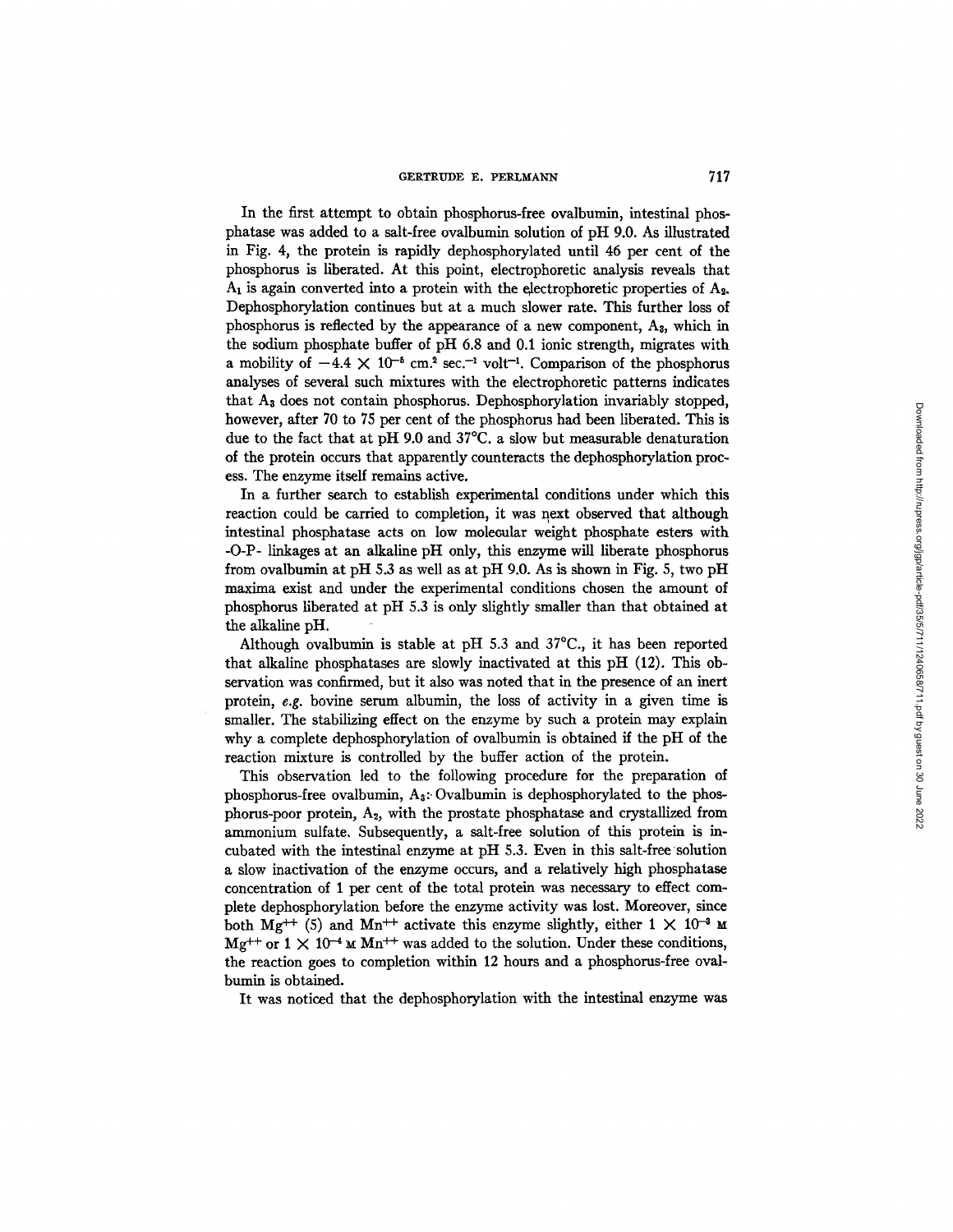accompanied by the formation of 0.2 to 0.8 per cent non-protein nitrogen. Since, however, the amount of the trichloroacetic acid-soluble nitrogen varies  $(a)$  from one enzyme preparation to another,  $(b)$  with the time of incubation, and  $(c)$  with the pH of the reaction mixture, it originates most likely from



FIG. 5. Dephosphorylation of ovalbumin with intestinal phosphatase as function of pH. Each reaction mixture contained 46 mg. ovalbumin and 0.06 mg. enzyme. Incubation was carried out at 37°C, for 6 hours.

traces of proteolytic enzymes present as impurity in the phosphatase preparation.

*Properties of the Dephosphorylated Ovalbumins.--Except* for the phosphorus content and the mobility, all three proteins, *i.e.* ovalbumin which is the naturally occurring mixture of  $A_1$ ,  $A_2$ , and  $A_3$ , the monophosphorus  $A_2$ , and the phosphorus-free  $A_3$  have similar properties. They crystallize readily as *needles* from 60 per cent saturated ammonium sulfate in the pH range of 4.6 to 5.6. No significant changes have thus far been observed in their stability towards acid and alkali; and their electrophoretic behavior is not altered on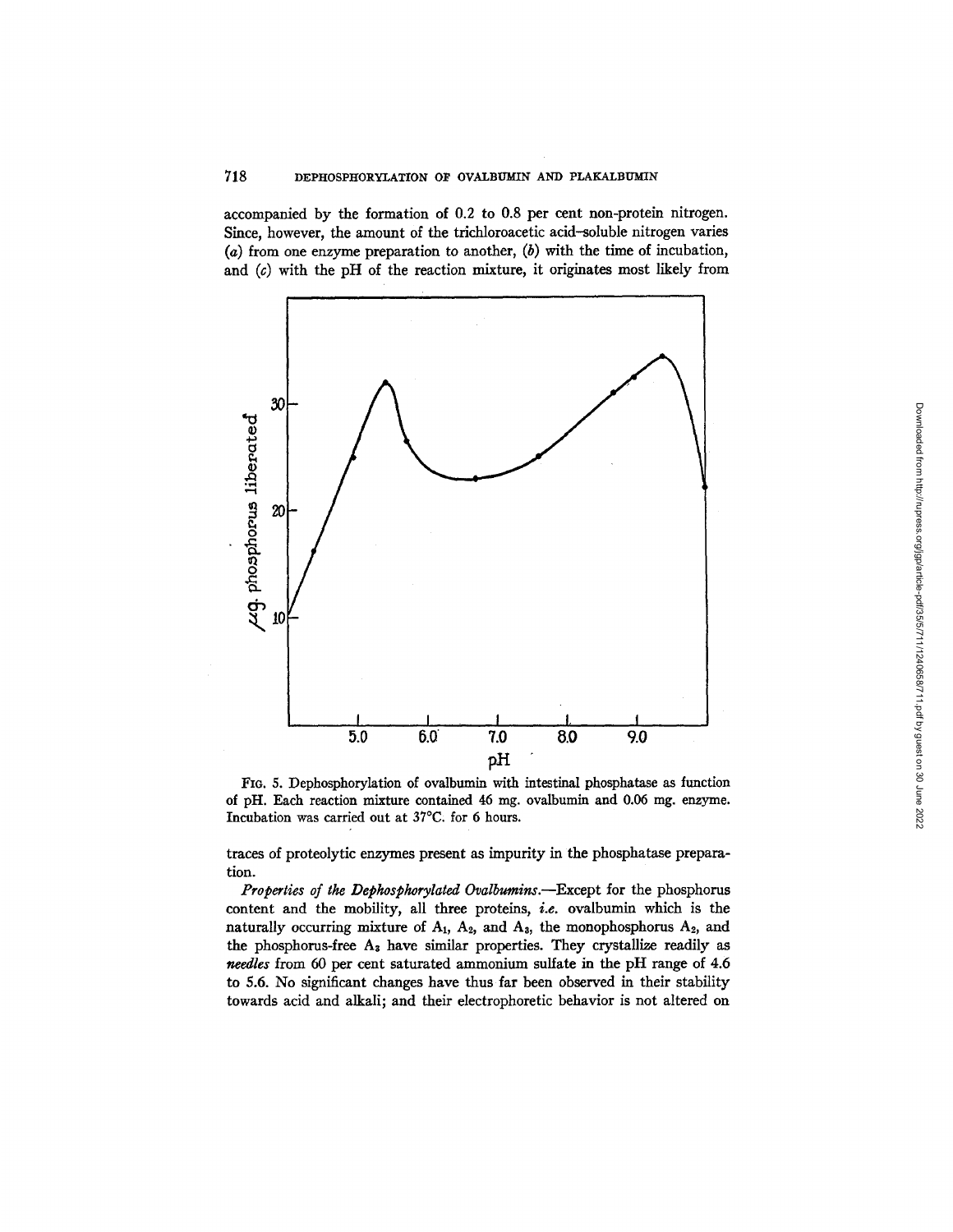successive crystallizations. However, it has not been possible to remove from the As preparations the 3 to 4 per cent of a slower moving component.

The most striking difference between the three proteins is in their electrophoretic properties. Thus in the sodium phosphate buffer of pH 6.8 and 0.1 ionic strength, after electrophoresis for 12,600 seconds at a potential gradient



FIG. 6. (a) Superimposed tracings of the patterns of ovalbumin,  $A_2$  and  $A_3$ . (b) Pattern of a mixture of equal quantities of ovalbumin,  $A_2$  and  $A_3$ . Electrophoresis was carried out in sodium phosphate buffer of pH 6.8 and ionic strengh 0.1 for 12,600 seconds at 6.1 volts per cm.

of 6.1 volts per cm., the monophosphorus  $A_2$  and the phosphorus-free  $A_3$  give patterns as presented in the superimposed tracings of Fig. 6 a, which for comparison also shows that of ovalbumin. The mobilities of  $u_{A_2} = -5.2 \times 10^{-5}$ and  $u_{A_3} = -4.5 \times 10^{-5}$  cm.<sup>2</sup> sec.<sup>-1</sup> volt<sup>-1</sup> are but slightly more negative than the values reported above for the measurements on the  $A_2$  and the  $A_3$  components of ovalbumin. The different mobilities of  $A_1$ ,  $A_2$ , and  $A_3$  are further illustrated with the patterns of Fig.  $6b$  which was obtained with a mixture of equal quantities of  $A_1$ ,  $A_2$ , and  $A_3$  at a total concentration of 0.75 per cent.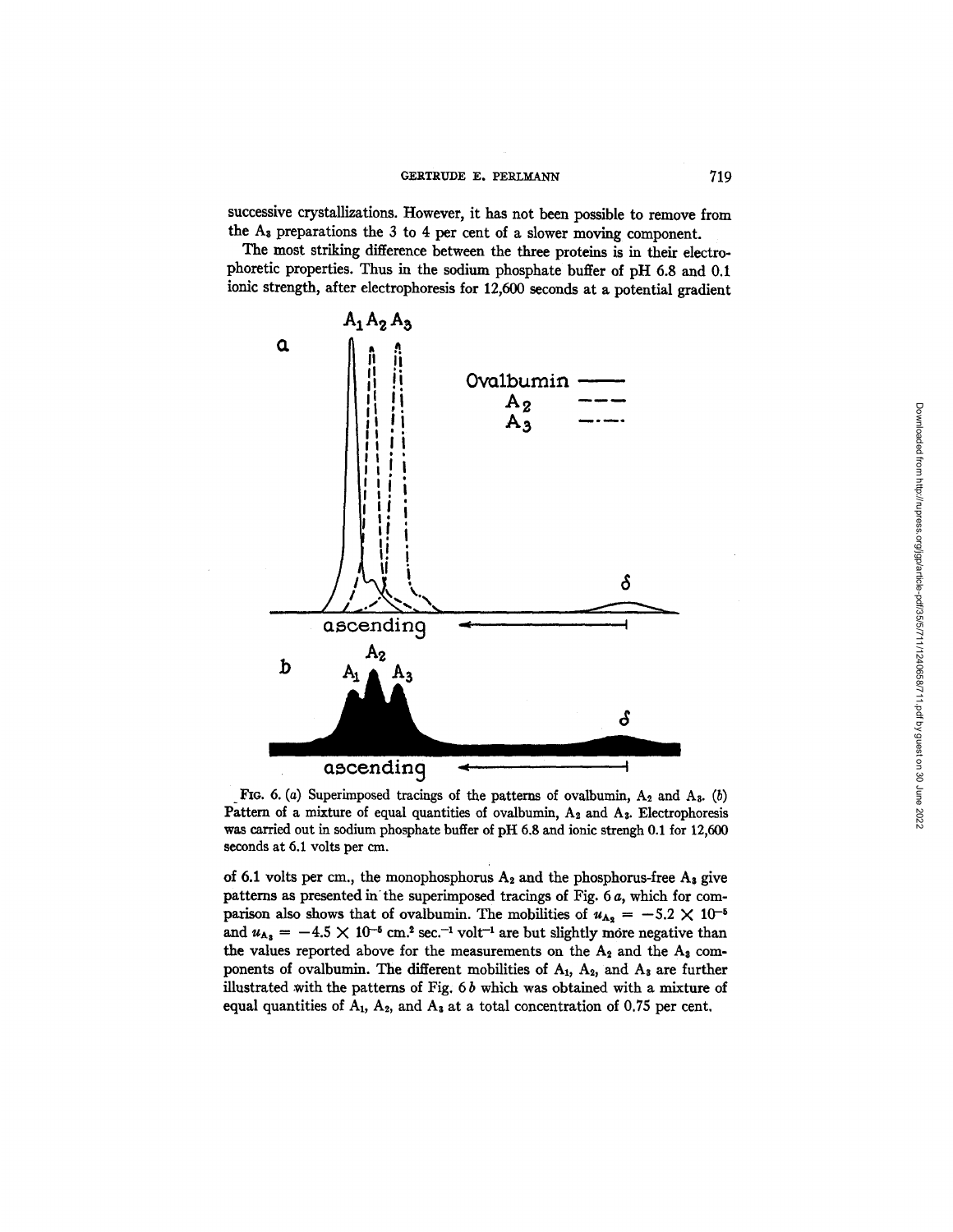Because of these electrophoretic characteristics in the phosphate buffer, it seemed of interest to compare the mobilities of the three proteins at other pH values. As is indicated in the first column of Table II, these measurements were done in a series of monovalent buffers whose pH values, at room temperature, are given in the second column. The mobilities of A1, listed in column 3, refer to the fast moving component of ovalbumin; those for  $A_2$  and  $A_3$ , columns 4 and 5, are the ones obtained after treatment with the prostate and intestinal enzyme, respectively. The differences accompanying the dephosphorylation steps,  $A_1 \rightarrow A_2$  and  $A_2 \rightarrow A_3$ , are shown in columns 6 and 7. As previously noted (13), below pH 4 the ovalbumin components  $A_1$  and  $A_2$  have

## TABLE II

*Mobilities of the Ovalbumin Component, A<sub>1</sub>, and the Dephosphorylated Ovalbumins A<sub>2</sub> and*  $A_3$  in Buffer Solutions of Ionic Strength 0.1

| <b>Buffer</b>                       |                   |                  | $\Delta u$       |                  |      |                                                  |
|-------------------------------------|-------------------|------------------|------------------|------------------|------|--------------------------------------------------|
| (1)                                 | $_{(2)}^{\rm pH}$ | Aı<br>(3)        | A۵<br>(4)        | A.<br>(5)        | (6)  | $A_1 \rightarrow A_2 A_2 \rightarrow A_3$<br>(7) |
| $0.1$ N HCl-0.5 N glycine $\ldots$  | 3.05              | 6.2 <sub>5</sub> | 6.2 <sub>5</sub> | 6.4 <sub>0</sub> |      |                                                  |
| $0.02$ N NaAc-0.1 N HAc-0.08 N NaCl | 3.91              | 2.7 <sub>e</sub> | 2.8 <sub>0</sub> | 2.9 <sub>0</sub> |      |                                                  |
| $0.1$ N NaAc-0.14 N HAc             | 4.50              |                  | 0.7 <sub>0</sub> |                  |      |                                                  |
| $0.1$ N NaAc-0.1 N HAc              | 4.64              | $-0.30$          | 0.0              | 0.4x             | 0.3  | 0.48                                             |
| $0.1$ N NaAc-0.08 N HAc             | 4.76              |                  | $-0.5o$          | $-0.20$          |      | 0.3                                              |
| $0.1$ N NaAc-0.01 N HAc             | 5.65              | $-3.56$          | $-3.16$          | $-2.74$          | 0.4  | 0.4                                              |
| $0.02$ N NaCac-0.004 N HCac-0.08 N  |                   |                  |                  |                  |      |                                                  |
|                                     | 6.79              | $-5.16$          | $-4.60$          | $-4.18$          | 0.56 | 0.42                                             |
| $0.02$ N NaV-0.02 N HV-0.08 N NaCl  | 7.82              | $-5.76$          | $-5.20$          | $-4.6$           | 0.56 | 0.51                                             |
| $0.1 \text{ N}$ NaV-0.02 N HV       | 8.60              | $-5.8$           | $-5.23$          | $-4.6n$          | 0.59 | 0.63                                             |
| $0.1$ N NaV-0.005 N HV              | 9.10              | $-5.93$          | $-5.40$          | $-4.90$          | 0.53 | 0.50                                             |

 $Ac = acetate$ ; Cac = cacodylate;  $V = diethylbarbiturate$ .

the same mobility. The present work indicates that this is also true for the dephosphorylated proteins,  $A_2$  and  $A_3$ . Above that pH the mobilities diverge until a constant difference of about  $0.6 \times 10^{-5}$  is reached in the interval of pH 7 to 9.

As in the ovalbumin  $\rightarrow$  plakalbumin transformation (14), the mobility shifts which accompany the dephosphorylation process can be used to estimate a change in the net charge of the proteins. If the removal of the phosphorus is not accompanied by an alteration in (a) the friction coefficient of the protein,  $(b)$  the binding of ions other than hydrogen ions, and  $(c)$  the value of  $du/de$ , the difference of  $0.6 \times 10^{-5}$  corresponds to a change in the net charge of  $-2$ . Here,  $du/de$  is the slope of the line obtained by plotting the mobility against the titration increment, and for ovalbumin (15) at an ionic strength of 0.1 has a value of  $0.3 \times 10^{-5}$  (14). If this interpretation is correct, it may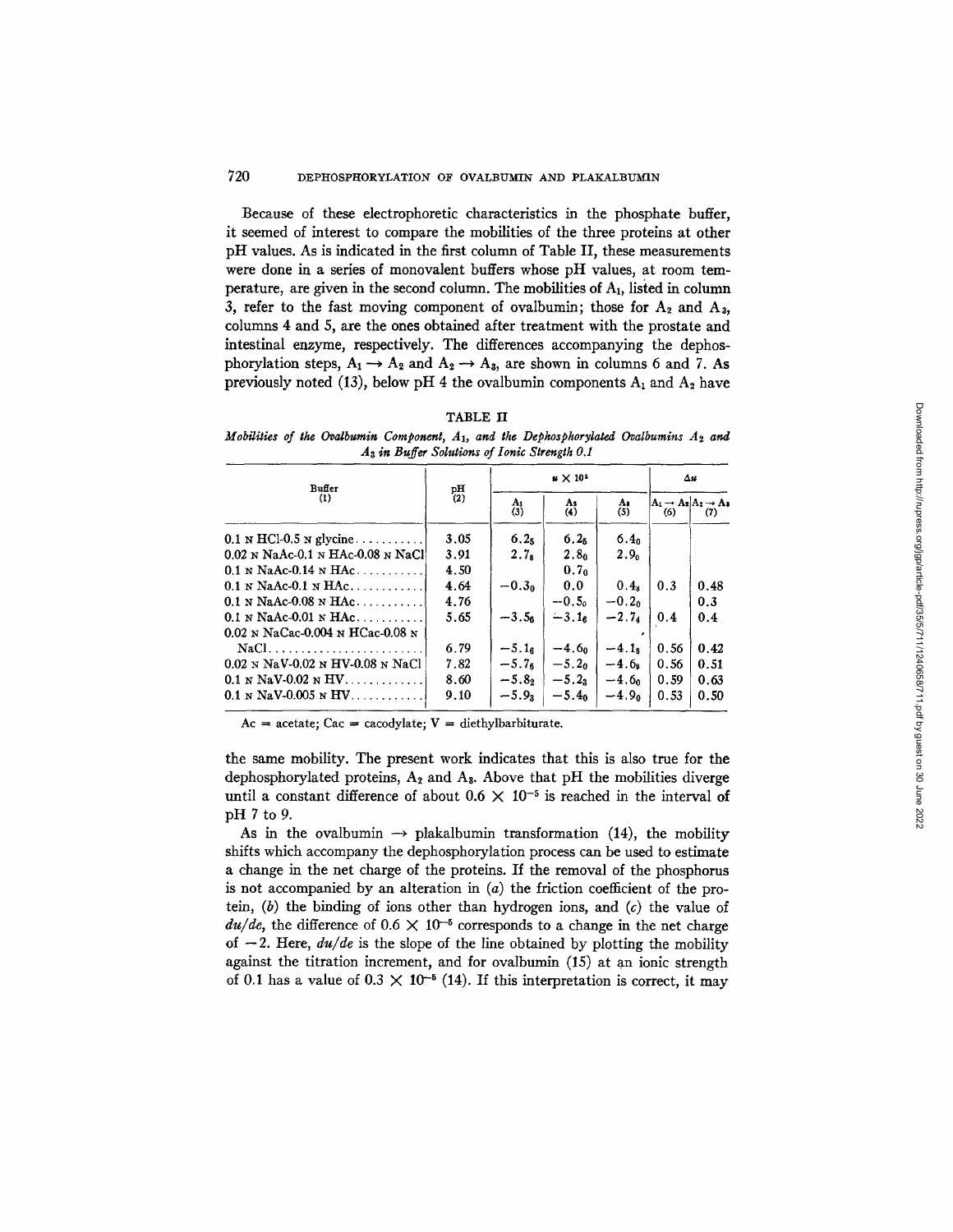be inferred that two ionizable hydrogens are involved in the removal of each phosphorus and that these are dissociated at neutral pH.

In another series of experiments the isoelectric pH values, pI, of  $A_2$  and  $A_3$ were obtained at several ionic strengths from mobility measurements in the range from pH 4.5 to 5.0. The results are given in Table III, together with those reported by Tiselius and Svensson for ovalbumin (column 6) (16).

For these experiments, a protein concentration of 0.5 to 0.6 per cent was chosen. It is of interest that both the  $A_2$  and  $A_3$  preparations, although 96 to 97 per cent homogeneous at other pH values, showed a complex behavior on electrophoresis at low ionic strengths just below the isoelectric pH similar

|      |              | A2                                          |              | A.                          |                       | pI        |           |                            | $\Delta pI$                   |  |
|------|--------------|---------------------------------------------|--------------|-----------------------------|-----------------------|-----------|-----------|----------------------------|-------------------------------|--|
| (1)  | pH*<br>(2)   | $\boldsymbol{\varkappa} \times 10^6$<br>(3) | pH*<br>(4)   | $\mu \times 10^5$<br>(5)    | $\frac{\Lambda}{(6)}$ | A,<br>(7) | Λ.<br>(8) | $A \rightarrow A_2$<br>(9) | $A_2 \rightarrow A_3$<br>(10) |  |
| 0.1  | 4.52<br>4.76 | 0.6 <sub>9</sub><br>$-0.56$                 | 4.64<br>4.76 | 0.4 <sub>s</sub><br>$-0.10$ | 4.58                  | 4.65      | 4.74      | 0.07                       | 0.09                          |  |
| 0.05 | 4.66<br>4.88 | 0.3<br>$-1.0$                               | 4.74<br>4.80 | 0.2 <sub>0</sub><br>0.0     | 4.63                  | 4.70      | 4.80      | 0.07                       | 0.10                          |  |
| 0.02 | 4.75<br>4.87 | 0.0<br>$-0.80$                              | 4.75<br>4.87 | 0.6<br>$-0.1$               | 4.68                  | 4.75      | 4.85      | 0.07                       | 0.10                          |  |
| 0.01 | 4.80<br>4.92 | 0.0<br>$-1.07$                              | 4.88<br>4.96 | 0.2<br>$-0.90$              | 4.71                  | 4.80      | 4.90      | 0.09                       | 0.10                          |  |

TABLE III *Dependence of the Isodearic pH on Ionic Strength* 

\* pH values refer to 0°C. by applying a correction of 0.02 to the values measured at 25°C. (16).

 $†$  Taken from Tiselius and Svensson (16).

to that reported for bovine serum albumin (17). Consequently, the first moment of the entire gradient curve was used for the computation of the mobilities reported in Table III. The isoelectric pH at each ionic strength was then obtained as the point at which the straight line through the two mobility values intersected the pH axis.

As is shown by the data of this table, the shift of the isoelectric pH values of A2 and Aa with the ionic strength parallels that observed by Tiselius and Svensson for ovalbumin. It will also be noted that a constant difference of 0.07 pH unit was found in the  $A_1 \rightarrow A_2$  reaction, and of 0.1 in the  $A_2 \rightarrow A_3$ transformation (columns 9 and 10).

Dephosphorylation of Plakalbumin.-In 1947 Linderstrøm-Lang and Ottesen showed that a proteolytic enzyme from *B. subtilis* transforms ovalbumin into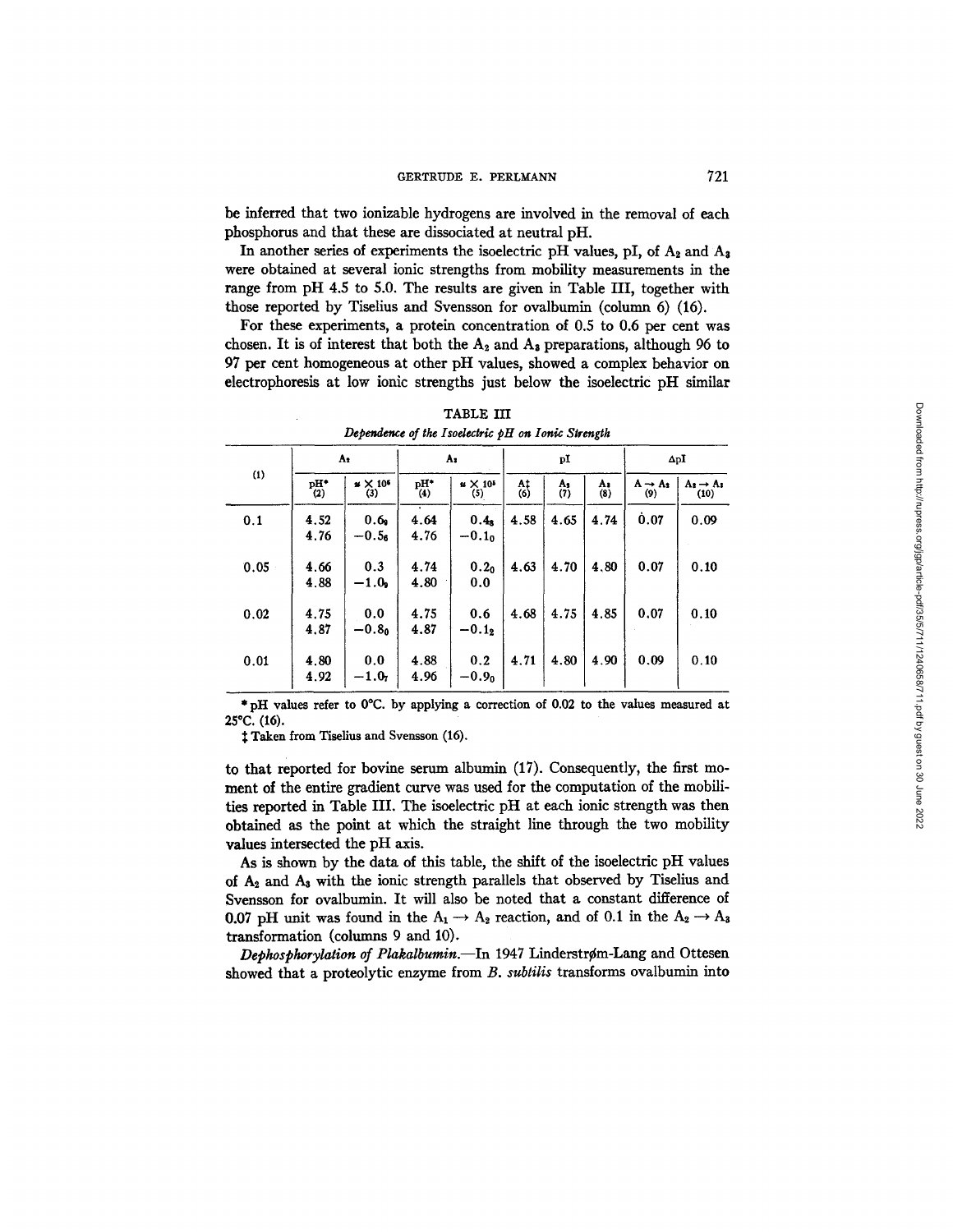a new protein that crystallizes as *plates* and was named plakalbumin (3). As shown by the Danish workers, the formation of plakalbumin involves the liberation of several amino acids, including aspartic acid (18). It was found in this laboratory that the electrophoretic components of plakalbumin,  $P_1$ and  $P_2$ , exist in the same ratio as the  $A_1$  and  $A_2$  constituents of the parent substance ovalbumin, but that the mobilities of  $P_1$  and  $P_2$  are lower (14). In the sodium phosphate buffer of pH 6.8 and 0.1 ionic strength,  $P_1$  has a mobility of  $-5.5 \times 10^{-5}$  and  $P_2 -4.3 \times 10^{-5}$  cm.<sup>2</sup> sec.<sup>-1</sup> volt<sup>-1</sup>, respectively. As discussed elsewhere this change in the mobility may be explained by the loss, during the  $A \rightarrow P$  transformation, of two negatively charged groups (14).

Inasmuch as plakalbumin has the same phosphorus content as ovalbumin  $(3, 19)$ , it can be assumed that  $P_1$  contains 2 atoms of phosphorus per mole and  $P_2$  1 atom. Thus, it also should be possible to transform enzymatically

| Protein                                                                            |                | Plakalbumins  |                | Ovalbumins     |         |         |  |
|------------------------------------------------------------------------------------|----------------|---------------|----------------|----------------|---------|---------|--|
|                                                                                    | P <sub>1</sub> | Р,            | P <sub>1</sub> | Aı             | A٠      | A:      |  |
| $Crystal form \dots \dots \dots \dots \dots \dots$<br>Atoms phosphorus per mole of | Plates         | Plates        | Plates         | <b>Needles</b> | Needles | Needles |  |
| $protein$ <sup>*</sup>                                                             | $\overline{2}$ |               |                |                |         |         |  |
|                                                                                    |                | $-4.6$<br>4.8 | $-3.8$         | $-6.1$         | $-5.2$  | $-4.5$  |  |
|                                                                                    |                |               |                | 4.58           | 4.65    | 4.74    |  |

TABLE IV *Comparison of the Properties of Plakalbumins and Ovalbumins* 

\* Assuming a molecular weight of 44,000.

:~ Eleetrophoresis was carried out in sodium phosphate buffer of pH 6.8 and 0.1 ionic strength.

P<sub>1</sub> into P<sub>2</sub>. In preliminary experiments *B. subtilis* was grown in salt-free plakalbumin solutions and the bacterial degradation of the protein was followed with phosphate determinations and electrophoretic analyses. Although the phosphorus content, if calculated from the electrophoretic composition of each mixture, correlated closely with the actual protein-phosphorus, an appreciable formation of non-protein nitrogen accompanied the dephosphorylation process and obscured the significance of these results (19).

Subsequently it was found that both the prostate and the intestinal phosphatase dephosphorylate plakalbumin in a manner similar to their action on ovalbumin (11). Both the monophosphorus plakalbumin,  $P_2$ , and the phosphorus-free Ps crystallize as *plates.* They differ from the corresponding ovalbumlns in their electrophoretic behavior and also in their solubility (3). The properties of these proteins upon which their identification is based are summarized in Table IV together with the corresponding data for the three ovalbumins.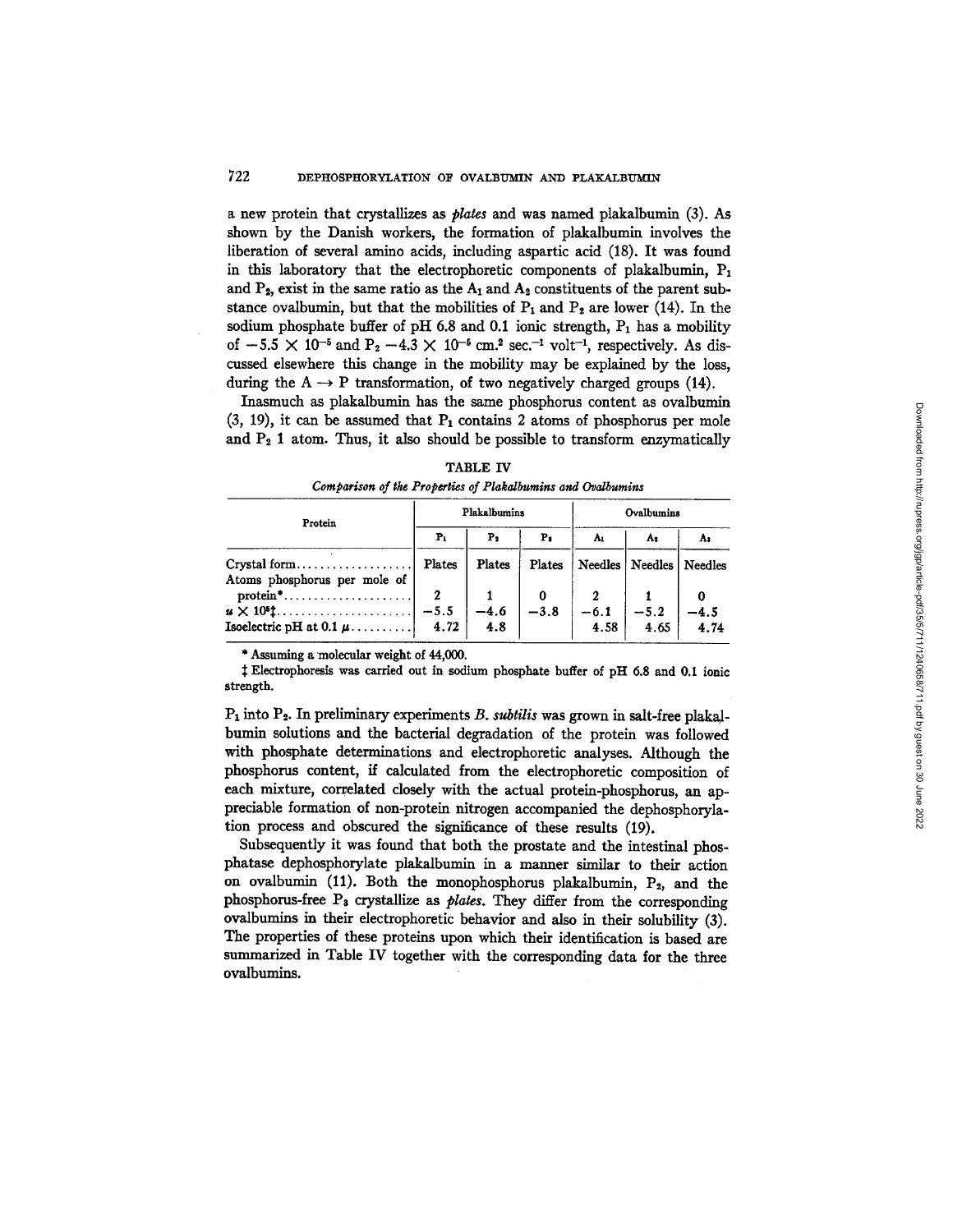In contrast with the ovalbumins, storage of  $P_2$  or  $P_3$  as salt-free solutions leads to the loss of crystallizability. No detectable changes, however, are observed if the proteins are kept as crystals under saturated ammonium sulfate. Moreover, it was observed that the plakalbumins are more readily denatured by acid than the corresponding ovalbumins.

In the preparation of  $P_2$  and  $P_3$  described above, proteolysis preceded dephosphorylation. If this order is reversed and  $A_2$  or  $A_3$  is treated with the proteolytic enzyme from *B. subtilis,* 1.2 to 1.5 per cent non-protein nitrogen is liberated. The resulting proteins crystallize as *plates* and have the same electrophoretic behavior as  $P_2$  and  $P_3$  prepared by dephosphorylation of plakalbumin.

#### DISCUSSION

The results of the studies on the stepwise dephosphorylation of ovalbumin and plakalbumin and of the ovalbumin  $\rightarrow$  plakalbumin transformation can be summarized by the following scheme:



Here it is apparent that by the proper selection of three enzymes, five different modifications of ovalbumin are obtained, all of which are crystallizable. These are the monophosphorus ovalbumin, A<sub>2</sub>, the phosphorus-free ovalbumin,  $A_3$ , both derived from the naturally occurring mixture of  $A_1$  and  $A<sub>2</sub>$  by selective dephosphorylation, and the corresponding three plakalbumins. Although these proteins are well defined chemically and have a marked stability, they represent successive steps in a mild degradation, perhaps also in the synthesis of ovalbumin.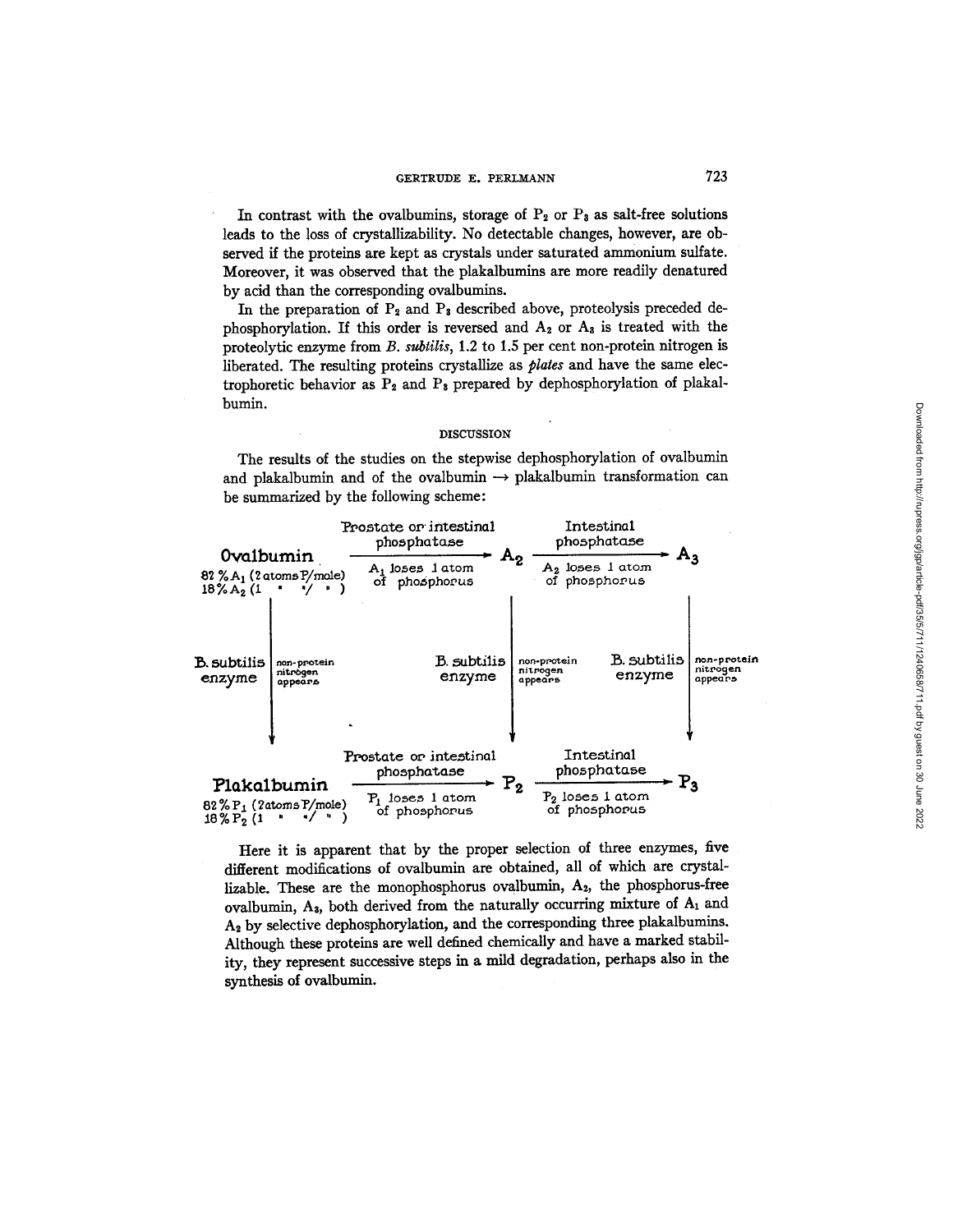# 724 DEPHOSPHORYLATION OF OVALBUMIN AND PLAKALBUM'IN

In this research, the modified ovalbumins have been identified on the basis of only three characteristics: (a) the electrophoretic behavior, (b) the crystal form, and  $(c)$  the phosphorus content. No analytical methods capable of detecting other differences have been used. It therefore should be borne in mind that such may exist; for instance, the partially dephosphorylated ovalbumin, designated here as  $A_2$  may differ from the original  $A_2$  component of ovalbumin by small variations in the amino acid content. Consequently, until such information is available the enzymaticatly modified ovalbumins cannot be looked upon as pure substances. The mobility increments between  $A<sub>1</sub>$ ,  $A_2$ ,  $A_3$  and  $P_1$ ,  $P_2$ ,  $P_3$ , can, however, be interpreted as due to the loss of the charged phosphate groups.

Several observations reported in the literature can now be explained with the aid of this reaction scheme. Måcheboeuf, Sørensen, and Sørensen  $(1)$  reported that the phosphorus content, and in certain cases also the solubility of some of their ovalbumin preparations, changed if the protein was stored as a salt-free solution. In 1944, MacPherson, Moore, and Longsworth described an  $A_1 \rightarrow A_2$  transformation which had occurred in an aged salt-free ovalbumin solution (20). A phosphorus-free plakalbumin was recovered by Linderstrøm-Lang and Ottesen from a 20 year old ovalbumin,<sup>1</sup> and in 1948 a plakalbumin with the electrophoretic properties of  $P_2$  was found in this laboratory (21). Since this  $P_2$  preparation was contaminated with *B. subtilis*, it is quite clear that the changes observed by these authors at different times are the result of enzymatic action due to bacterial contamination and that the proteins are similar to those reported in this paper.<sup>2</sup>

A few additional features of the work presented here merit comment. These experiments are the first successful attempts to dephosphorylate a protein without the simultaneous liberation of a considerable amount of non-protein nitrogen, using enzymes of the "classical" phosphatase type from mammalian tissue (12). The only work of similar nature is the dephosphorylation of phosphovitin (23, 24) and casein (24) with an enzyme from citrus fruit.

Of equal interest is the failure of the prostate phosphatase to attack the second phosphorus of  $A_1$ . It is known that a phosphate group present as a diester resists the action of the prostate enzyme (6) and thus might account for the difficulty in removing the phosphorus from  $A_2$  and  $P_2$ . The mobility changes observed in the  $A_1 \rightarrow A_2$  and  $A_2 \rightarrow A_3$  transformations are hardly consistent with this possibility. On the other hand, esterification of the two phos-

<sup>1</sup> This protein, in the sodium phosphate buffer of pH 6.8 and ionic strength 0.1, however, had a mobility of  $-4.3 \times 10^{-5}$  cm.<sup>2</sup> sec.<sup>-1</sup> volt<sup>-1</sup> which is more negative than that given in Table IV for  $P_3$ .

<sup>2</sup> Toluene added to a protein solution does not necessarily prevent bacterial contamhiation, but may be the factor determining whether proteolysis or a dephosphorylation process prevails (22).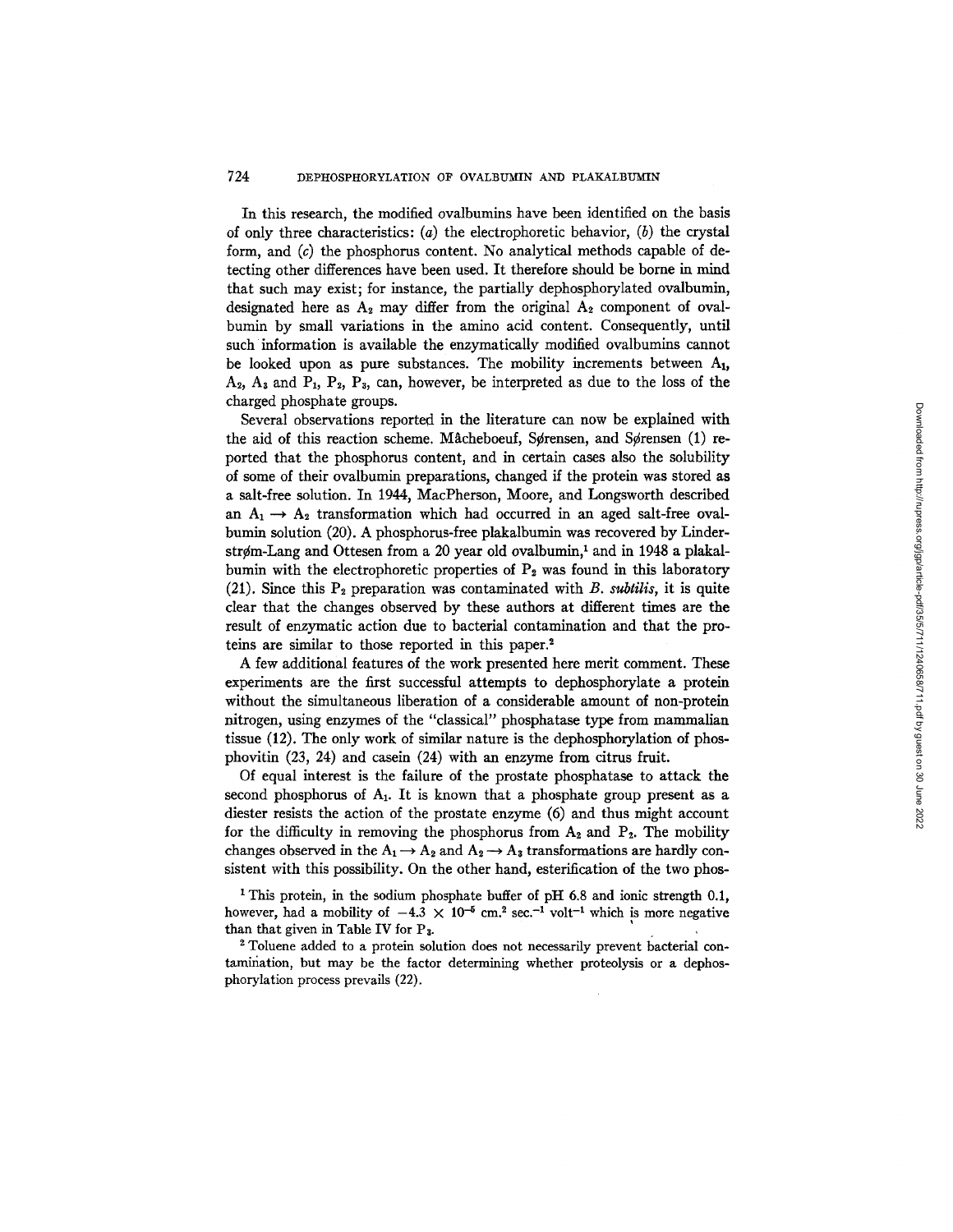phate groups to different amino acid residues might explain the specificity observed with this enzyme.

In preliminary experiments directed toward learning the points of attachment of the phosphorus, a phosphorus-containing peptide was isolated from a partial proteolytic hydrolysate of ovalbumin by starch column chromatography (25). This peptide fraction contained glutamic acid, aspartic acid, alanine, and serine.<sup>3</sup> Since serinephosphate has been isolated from hydrolysates of vitellinic acid (26) and casein (27), the simultaneous occurrence of phosphorus and serine in one fraction makes it reasonable to suppose that part of the phosphorus in ovalbumin is bound to this amino acid. Moreover, it has been found that intestinal phosphatase dephosphorylates low molecular weight esters with an amide-phosphorus linkage, both at pH 5.3 and 9.0, as in the case of ovalbumin, but that such a substrate is not attacked by the prostate enzyme. This observation may perhaps be taken as an indication of differences in the chemical nature of the phosphate linkages in ovalbumin.

#### **SlYM:MARY**

It has been shown by the work presented in this paper that it is possible to carry out a stepwise dephosphorylation of ovalbumin. With the aid of a prostate phosphatase that attacks only one of the two phosphorus-containing groups in the major component,  $A_1$ , of ovalbumin, a protein,  $A_2$ , containing 1 atom of phosphorus per mole has been prepared. Further dephosphorylation with an enzyme of intestinal origin gives a phosphorus-free ovalbumin, A<sub>3</sub>. Plakalbumin has been similarly dephosphorylated to give  $P_2$  and  $P_3$ . Significant changes in the electrophoretic mobility accompany each dephosphorylation step. This, together with the phosphorus content of the proteins and the crystal form, has been used to characterize and study the five modifications of ovalbumin thus produced.

The author is indebted to Dr. Gerhard Schmidt of the Boston Dispensary for generous samples of the phosphatase preparations which facilitated greatly the experimental attack on this problem; to Dr. L. G. Longsworth for criticism and suggestions in the preparation of the manuscript. My sincere thanks go also to Mrs. Joan J. Berdick for her assistance.

## BIBLIOGRAPHY

- 1. Måcheboeuf, M., Sørensen, M., and Sørensen, S. P. L., *Compt.-rend. trav. Lab. Carlsberg,* 1927, 16, No. 12.
- 2. Longsworth, *L. G., J. Am. Chem. Sot.,* 1939, 61, 529.

<sup>&</sup>lt;sup>8</sup> These experiments were carried out at the Carlsberg Laboratory, Copenhagen. It is a great pleasure to thank Professor K. Linderstrøm-Lang for the privilege of working in his Laboratory.